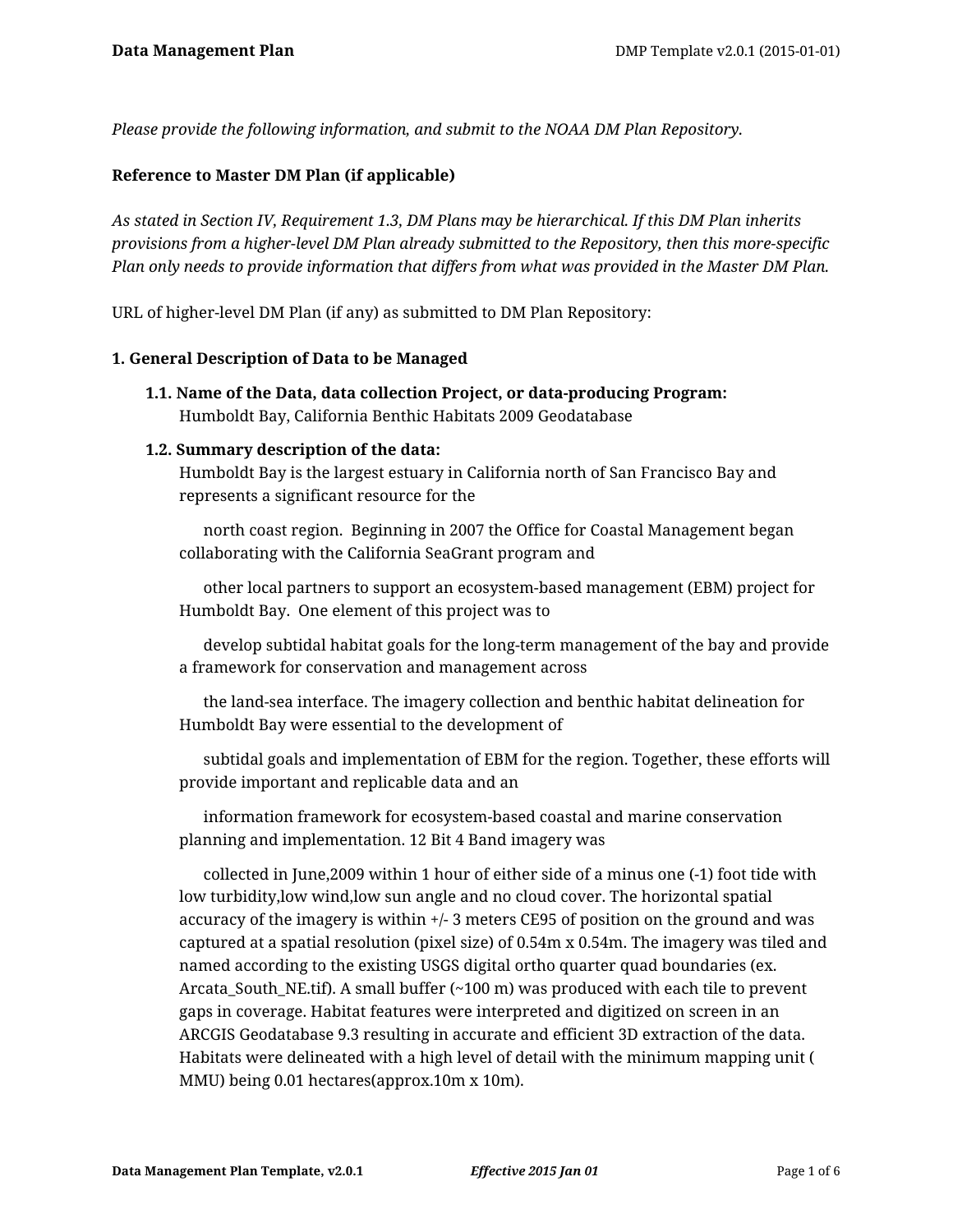Original contact information:

Contact Org: NOAA Office for Coastal Management

Phone: 843-740-1202

Email: coastal.info@noaa.gov

- **1.3. Is this a one-time data collection, or an ongoing series of measurements?** One-time data collection
- **1.4. Actual or planned temporal coverage of the data:** 2009-06-27
- **1.5. Actual or planned geographic coverage of the data:** W: -124.391793, E: -124.003949, N: 40.964791, S: 40.539057
- **1.6. Type(s) of data:**

*(e.g., digital numeric data, imagery, photographs, video, audio, database, tabular data, etc.)* Map (digital)

**1.7. Data collection method(s):**

*(e.g., satellite, airplane, unmanned aerial system, radar, weather station, moored buoy, research vessel, autonomous underwater vehicle, animal tagging, manual surveys, enforcement activities, numerical model, etc.)*

# **1.8. If data are from a NOAA Observing System of Record, indicate name of system:**

**1.8.1. If data are from another observing system, please specify:**

#### **2. Point of Contact for this Data Management Plan (author or maintainer)**

**2.1. Name:**

NOAA Office for Coastal Management (NOAA/OCM)

- **2.2. Title:** Metadata Contact
- **2.3. Affiliation or facility:** NOAA Office for Coastal Management (NOAA/OCM)
- **2.4. E-mail address:** coastal.info@noaa.gov
- **2.5. Phone number:** (843) 740-1202

#### **3. Responsible Party for Data Management**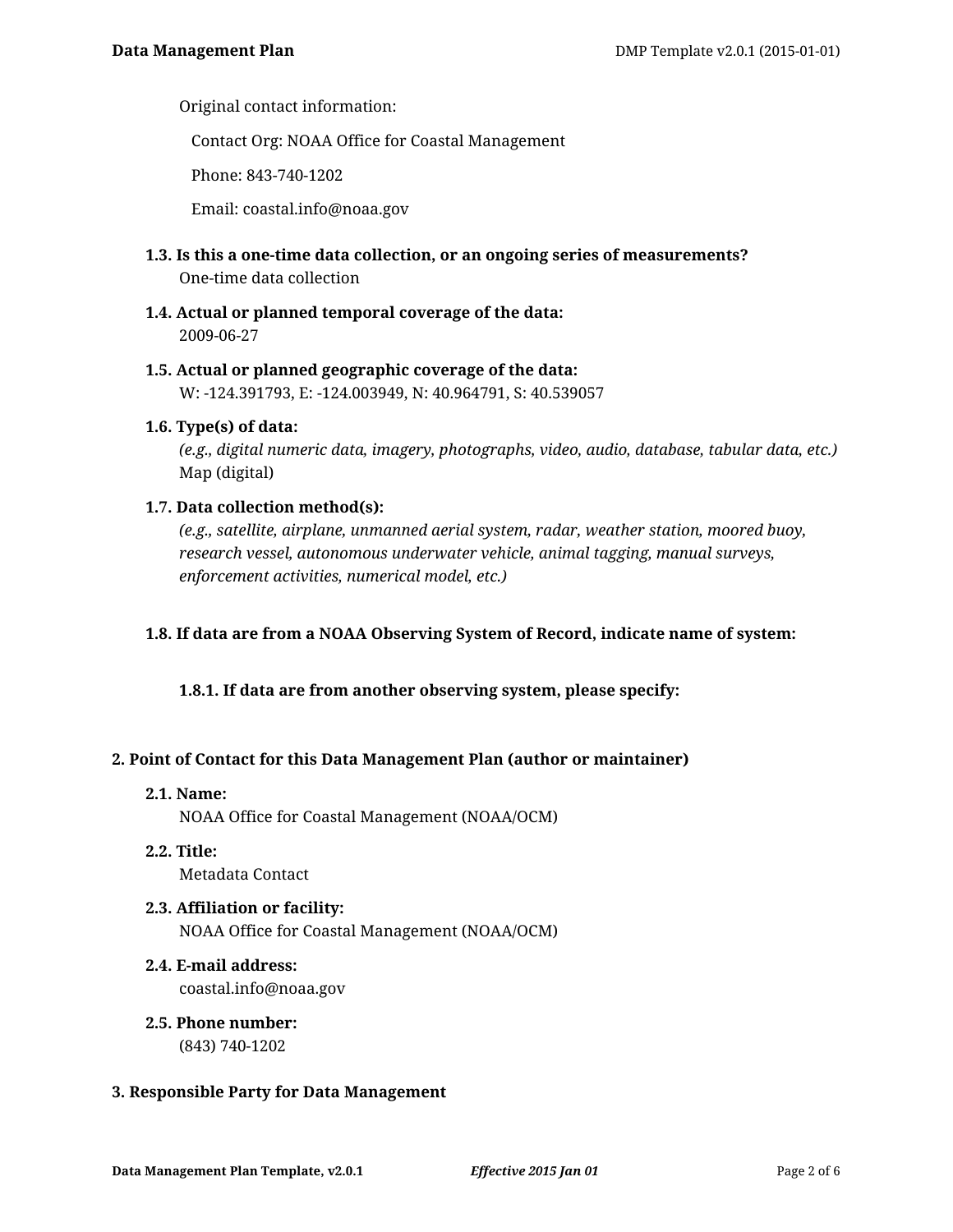*Program Managers, or their designee, shall be responsible for assuring the proper management of the data produced by their Program. Please indicate the responsible party below.*

**3.1. Name:**

**3.2. Title:**

Data Steward

### **4. Resources**

*Programs must identify resources within their own budget for managing the data they produce.*

# **4.1. Have resources for management of these data been identified?**

**4.2. Approximate percentage of the budget for these data devoted to data management ( specify percentage or "unknown"):**

# **5. Data Lineage and Quality**

*NOAA has issued Information Quality Guidelines for ensuring and maximizing the quality, objectivity, utility, and integrity of information which it disseminates.*

**5.1. Processing workflow of the data from collection or acquisition to making it publicly accessible** 

*(describe or provide URL of description):*

**5.1.1. If data at different stages of the workflow, or products derived from these data, are subject to a separate data management plan, provide reference to other plan:**

# **5.2. Quality control procedures employed (describe or provide URL of description):**

# **6. Data Documentation**

*The EDMC Data Documentation Procedural Directive requires that NOAA data be well documented, specifies the use of ISO 19115 and related standards for documentation of new data, and provides links to resources and tools for metadata creation and validation.*

### **6.1. Does metadata comply with EDMC Data Documentation directive?** No

- **6.1.1. If metadata are non-existent or non-compliant, please explain:** Missing/invalid information:
	- 1.7. Data collection method(s)
	- 3.1. Responsible Party for Data Management
	- 4.1. Have resources for management of these data been identified?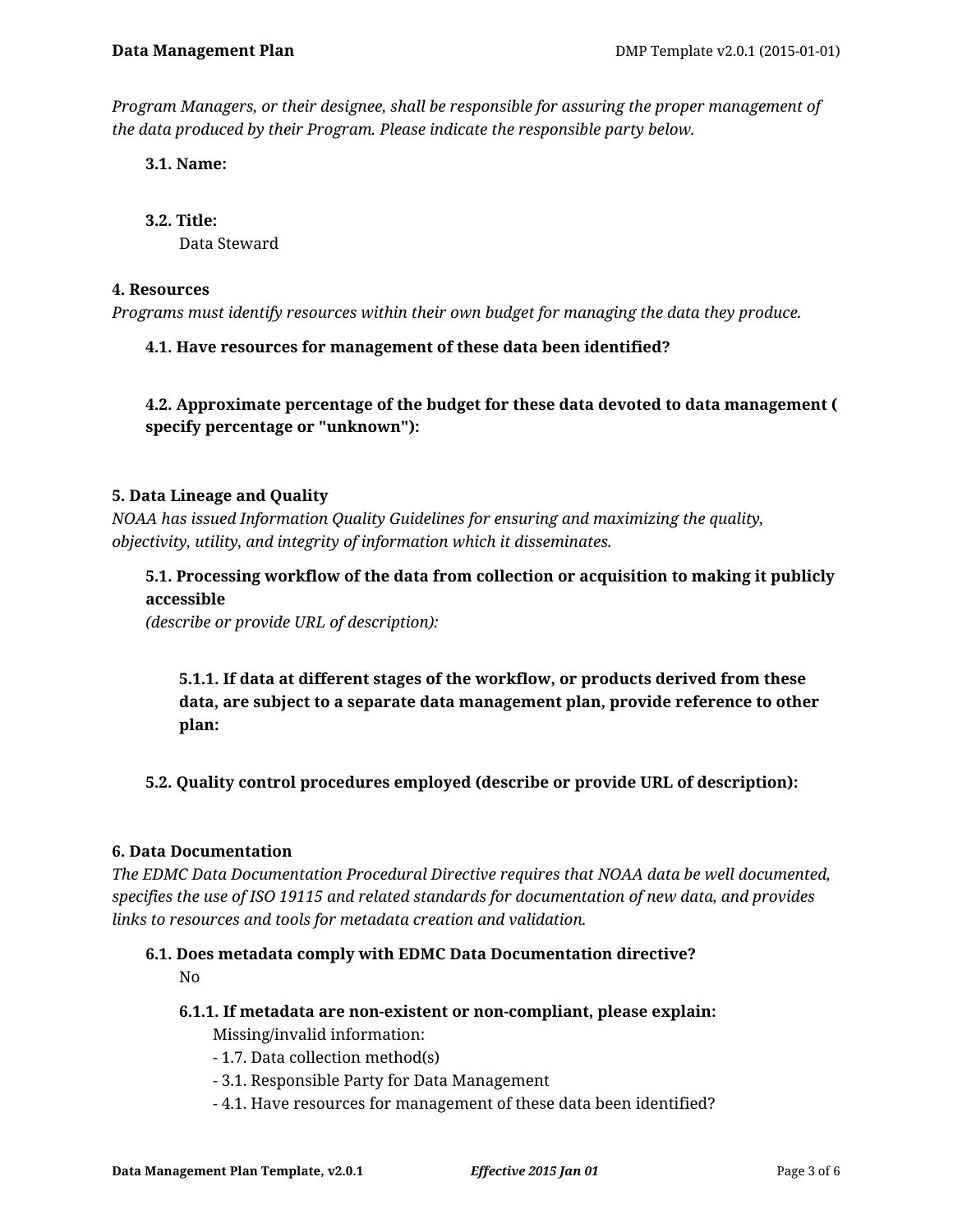- 4.2. Approximate percentage of the budget for these data devoted to data management

- 5.1. Processing workflow of the data from collection or acquisition to making it publicly accessible

- 5.2. Quality control procedures employed

- 7.1. Do these data comply with the Data Access directive?

- 7.1.1. If data are not available or has limitations, has a Waiver been filed?

- 7.1.2. If there are limitations to data access, describe how data are protected

- 7.3. Data access methods or services offered

- 7.4. Approximate delay between data collection and dissemination

- 8.1. Actual or planned long-term data archive location

- 8.3. Approximate delay between data collection and submission to an archive facility

- 8.4. How will the data be protected from accidental or malicious modification or deletion prior to receipt by the archive?

**6.2. Name of organization or facility providing metadata hosting:**

NMFS Office of Science and Technology

**6.2.1. If service is needed for metadata hosting, please indicate:**

# **6.3. URL of metadata folder or data catalog, if known:**

https://www.fisheries.noaa.gov/inport/item/47853

# **6.4. Process for producing and maintaining metadata**

*(describe or provide URL of description):*

Metadata produced and maintained in accordance with the NOAA Data Documentation Procedural Directive: https://nosc.noaa.gov/EDMC/DAARWG/docs/EDMC\_PD-Data\_Documentation\_v1.pdf

# **7. Data Access**

*NAO 212-15 states that access to environmental data may only be restricted when distribution is explicitly limited by law, regulation, policy (such as those applicable to personally identifiable information or protected critical infrastructure information or proprietary trade information) or by security requirements. The EDMC Data Access Procedural Directive contains specific guidance, recommends the use of open-standard, interoperable, non-proprietary web services, provides information about resources and tools to enable data access, and includes a Waiver to be submitted to justify any approach other than full, unrestricted public access.*

# **7.1. Do these data comply with the Data Access directive?**

**7.1.1. If the data are not to be made available to the public at all, or with limitations, has a Waiver (Appendix A of Data Access directive) been filed?**

**7.1.2. If there are limitations to public data access, describe how data are protected**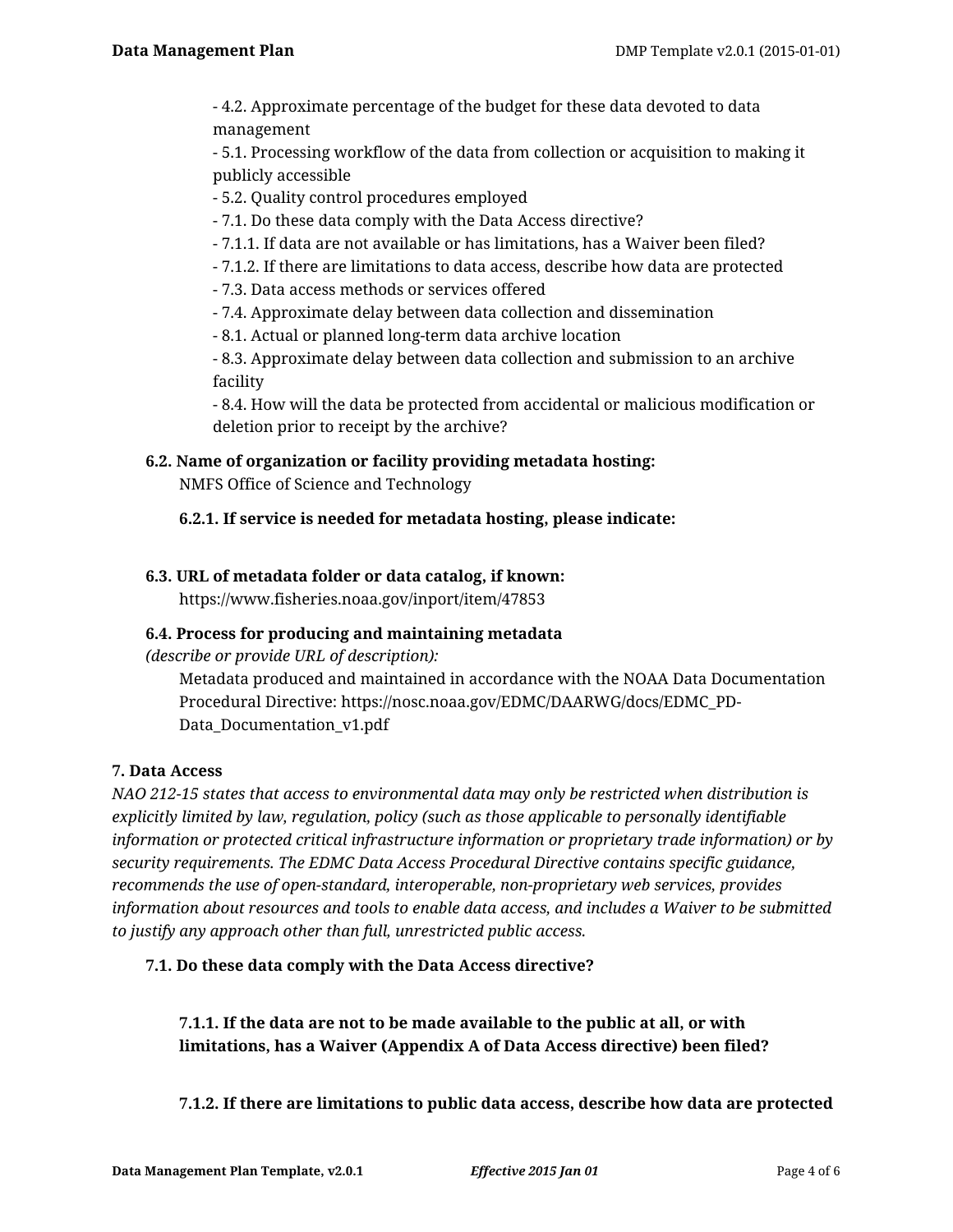## **from unauthorized access or disclosure:**

**7.2. Name of organization of facility providing data access:** NOAA Office for Coastal Management (NOAA/OCM)

### **7.2.1. If data hosting service is needed, please indicate:**

- **7.2.2. URL of data access service, if known:** ftp://ftp.coast.noaa.gov/pub/benthic/Benthic\_Cover\_Data/CA\_HumboldtBay.zip
- **7.3. Data access methods or services offered:**
- **7.4. Approximate delay between data collection and dissemination:**

# **7.4.1. If delay is longer than latency of automated processing, indicate under what authority data access is delayed:**

#### **8. Data Preservation and Protection**

*The NOAA Procedure for Scientific Records Appraisal and Archive Approval describes how to identify, appraise and decide what scientific records are to be preserved in a NOAA archive.*

#### **8.1. Actual or planned long-term data archive location:**

*(Specify NCEI-MD, NCEI-CO, NCEI-NC, NCEI-MS, World Data Center (WDC) facility, Other, To Be Determined, Unable to Archive, or No Archiving Intended)*

# **8.1.1. If World Data Center or Other, specify:**

- **8.1.2. If To Be Determined, Unable to Archive or No Archiving Intended, explain:**
- **8.2. Data storage facility prior to being sent to an archive facility (if any):** Office for Coastal Management - Charleston, SC
- **8.3. Approximate delay between data collection and submission to an archive facility:**

# **8.4. How will the data be protected from accidental or malicious modification or deletion prior to receipt by the archive?**

*Discuss data back-up, disaster recovery/contingency planning, and off-site data storage relevant to the data collection*

# **9. Additional Line Office or Staff Office Questions**